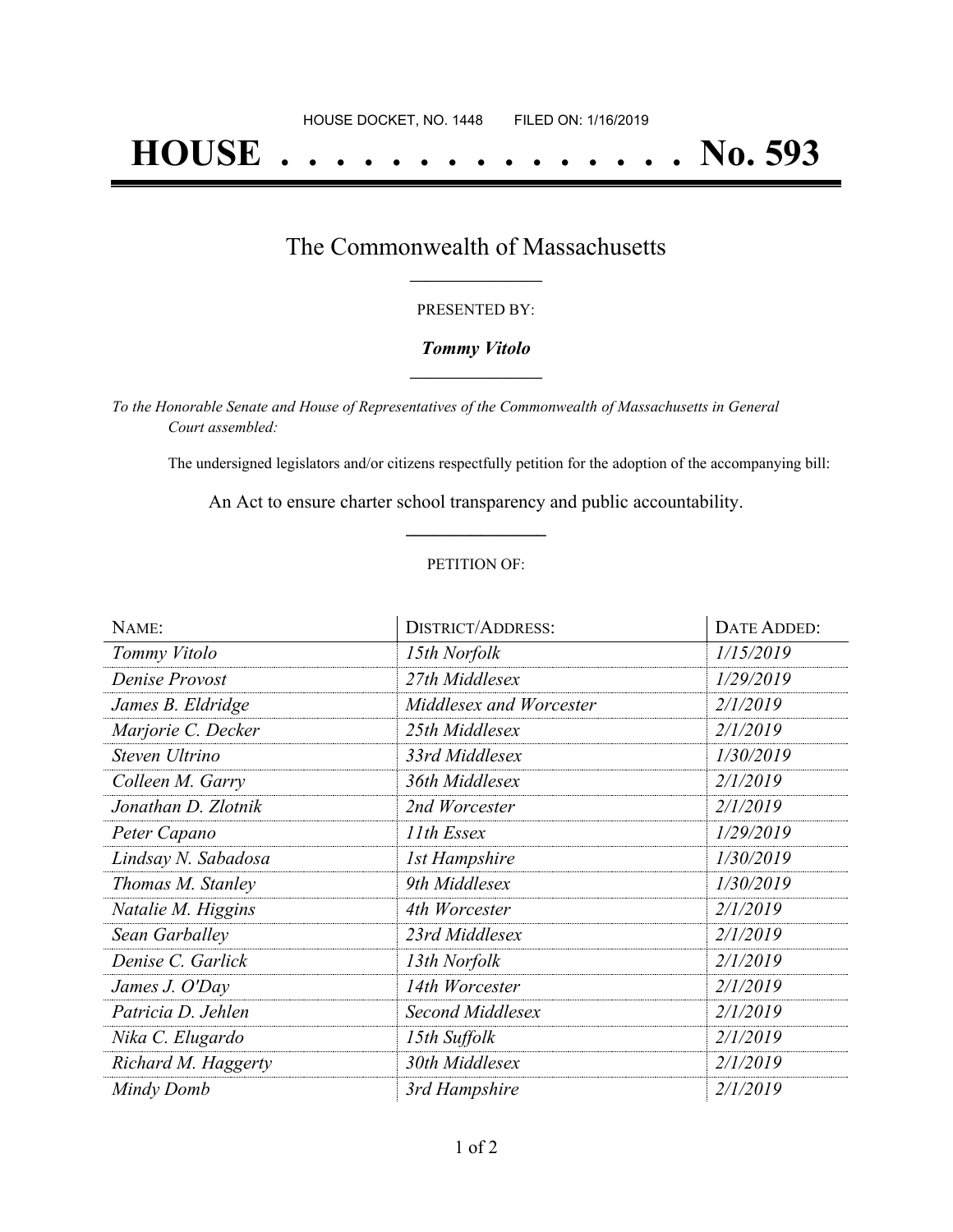| Paul Brodeur        | 32nd Middlesex | 2/1/2019 |
|---------------------|----------------|----------|
| Paul W. Mark        | 2nd Berkshire  | 2/1/2019 |
| Christine P. Barber | 34th Middlesex | 2/1/2019 |
| David M. Rogers     | 24th Middlesex | 2/1/2019 |
| Kay Khan            | 11th Middlesex | 2/1/2019 |
| Bud L. Williams     | 11th Hampden   | 2/1/2019 |
| Tram T. Nguyen      | 18th Essex     | 2/1/2019 |
| Stephan Hay         | 3rd Worcester  | 2/1/2019 |
| Jack Patrick Lewis  | 7th Middlesex  | 2/1/2019 |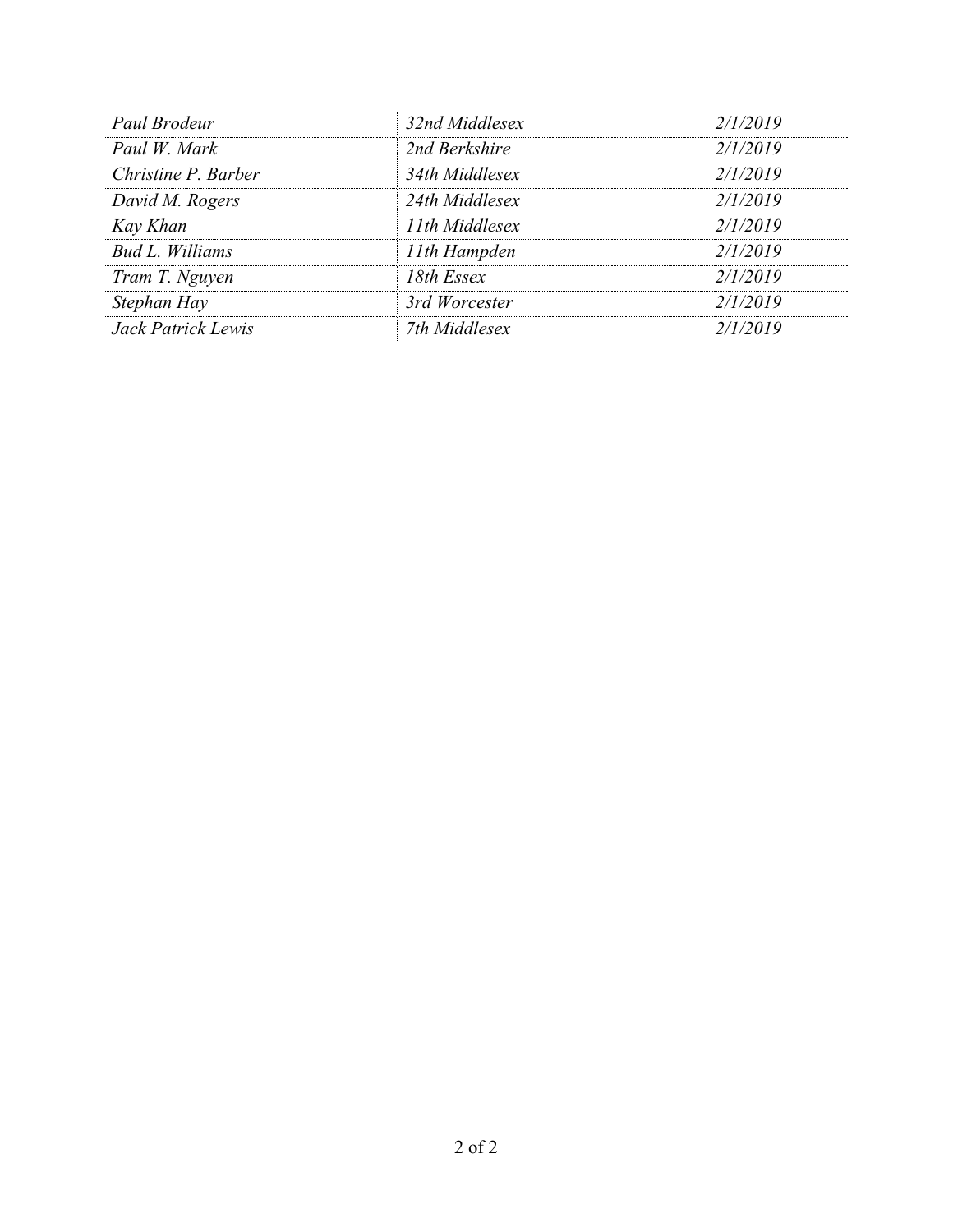## **HOUSE . . . . . . . . . . . . . . . No. 593**

By Mr. Vitolo of Brookline, a petition (accompanied by bill, House, No. 593) of Tommy Vitolo and others for legislation to ensure charter school transparency and public accountability. Education.

### The Commonwealth of Massachusetts

**In the One Hundred and Ninety-First General Court (2019-2020) \_\_\_\_\_\_\_\_\_\_\_\_\_\_\_**

**\_\_\_\_\_\_\_\_\_\_\_\_\_\_\_**

An Act to ensure charter school transparency and public accountability.

Be it enacted by the Senate and House of Representatives in General Court assembled, and by the authority *of the same, as follows:*

| $\mathbf{1}$   | SECTION 1. Chapter 71 of the General Laws, as appearing in the 2016 Official Edition,             |  |  |
|----------------|---------------------------------------------------------------------------------------------------|--|--|
| 2              | is hereby amended by adding after Section 89 the following new section: -                         |  |  |
| 3              | Section 89A. Charter School Transparency and Public Accountability                                |  |  |
| $\overline{4}$ | This section shall apply to all charter schools, as defined in Section 89 of this chapter.        |  |  |
| 5              | Each charter school's original application and charter agreement shall be available<br>(a)        |  |  |
| 6              | online on the websites of both the individual school and the department of elementary and         |  |  |
| $\tau$         | secondary education.                                                                              |  |  |
| 8              | At least 50 percent of the members of each charter school governing board shall<br>(b)            |  |  |
| 9              | be representatives from among parents at the school, elected by parents, and, in the case of high |  |  |
| 10             | schools, students, elected by students. Non-parent or student members of the governing board      |  |  |
| 11             | should be required to reside in the school district in which the school operates. Each charter    |  |  |
|                |                                                                                                   |  |  |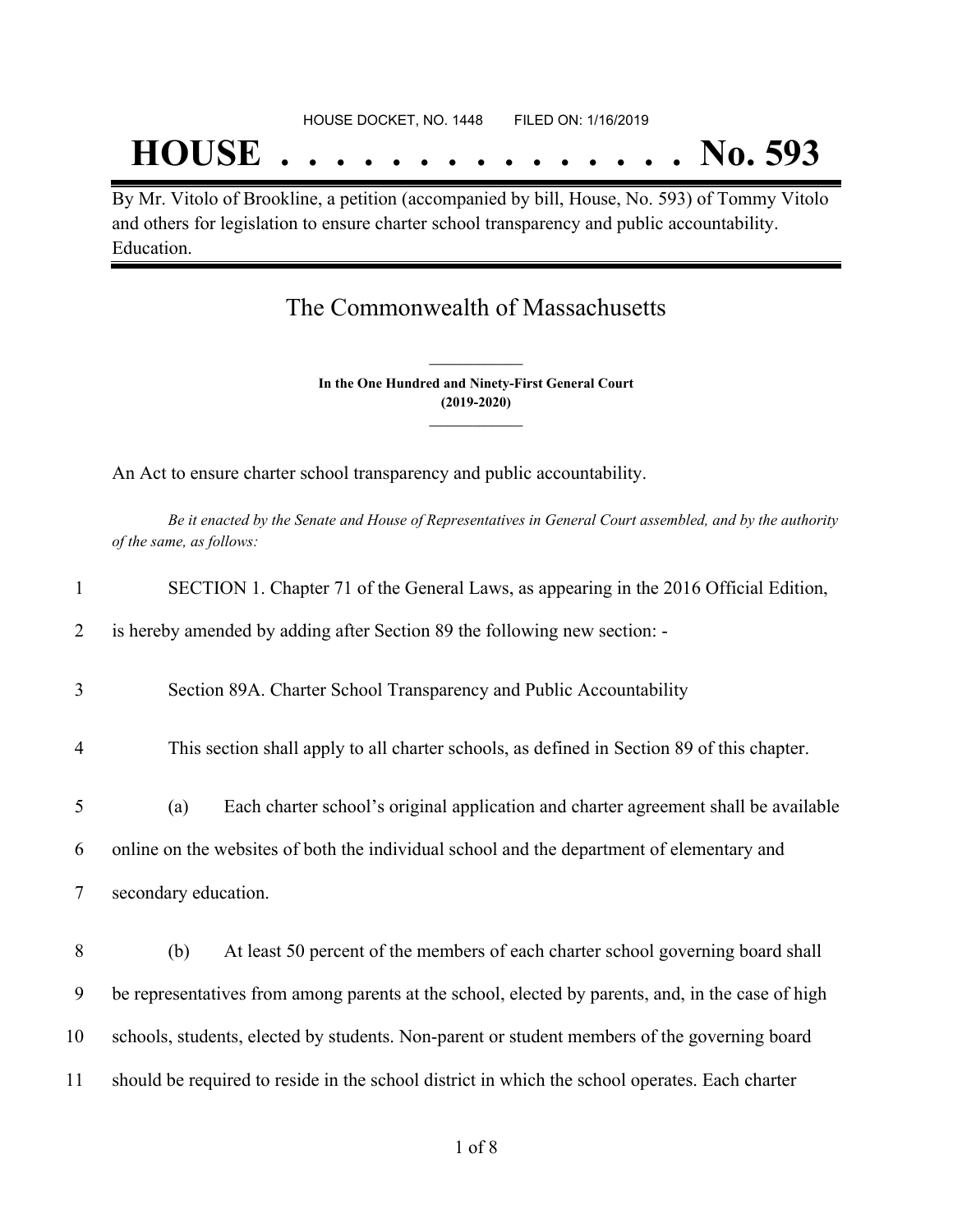school shall list board members with affiliations on the school's website. Members of charter school governing boards shall file full financial disclosure reports and identify any potential conflicts of interest, relationships with management companies, or other business dealings with the school, its management company, or other charter schools. These documents shall be available online through the department.

 (c) Governing boards of charter schools shall hold all meetings in the district in which their school or schools operate and at times that are convenient to parents. All meetings shall be open to the public and publicized in advance according to the same laws that apply to the local school committee, including the state open meeting law.

 (d) Minutes from charter school governing board meetings, the school's policies, information about staff, instructional strategies, curriculum, school rules and behavior codes, school budgets, and information about management companies or other large contracts shall be available online.

 (e) Charter applications shall include language of neutrality and non-interference with teachers' and school employees' right to unionize and to bargain collectively over working conditions to the extent possible. These rights must include due process rights for all school employees as a condition for receiving or renewing a charter.

 (f) Charter schools shall be subject to all state laws regarding freedom of information, public records, and public meetings. The board shall impose specific and escalating sanctions for schools that fail to comply with these state laws.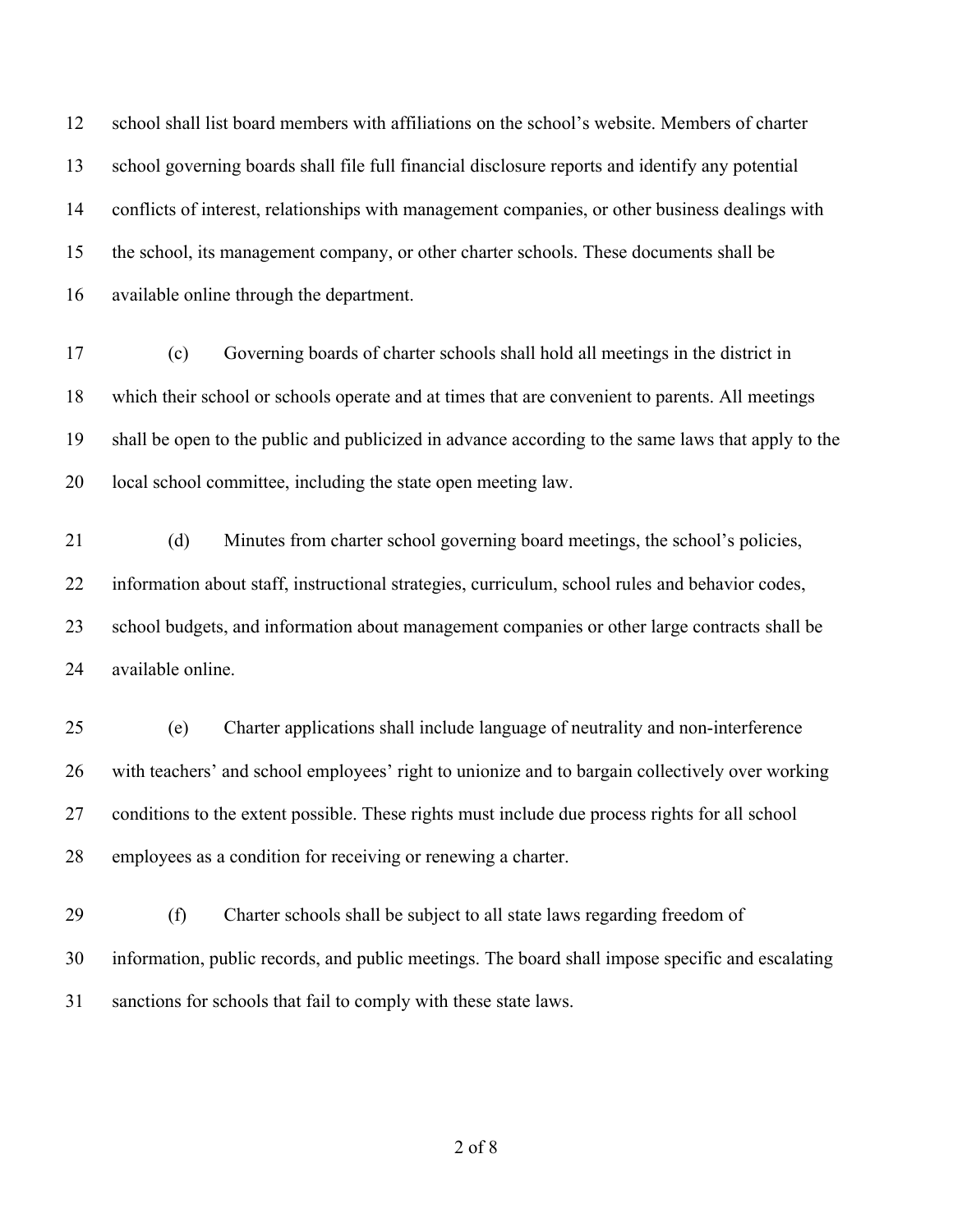(g) Charter schools shall comply with state laws or district requirements on school- based parent and educator advisory councils or groups to ensure that parents, teachers, and school staff have a voice in school matters.

 (h) Complete contracts for management services shall be electronically posted on the schools' websites within ten days of execution. The posting should include detailed information about the services to be provided by the management company and all financial commitments and compensation, as well as all fees and bonuses to be provided to the management company.

- (i) Charter management organizations shall provide full public financial disclosure of their expenditures and profits related to the operation of each school they serve.
- (j) Any person with a financial relationship to a charter management organization shall be prohibited from serving on the governing board of any charter school.
- (k) The charter school governing board, and not the charter management company, shall directly select, retain, and compensate the school attorney, accountant, and auditing firm.
- (l) Charter schools shall be prohibited from utilizing enrollment and registration procedures that directly or indirectly exclude or discourage certain students from enrolling at the school.
- (m) All new charter applications shall include detailed plans for the school's enrollment and admission procedures. All enrollment forms and requirements shall be posted on the schools' websites in English and any other relevant languages.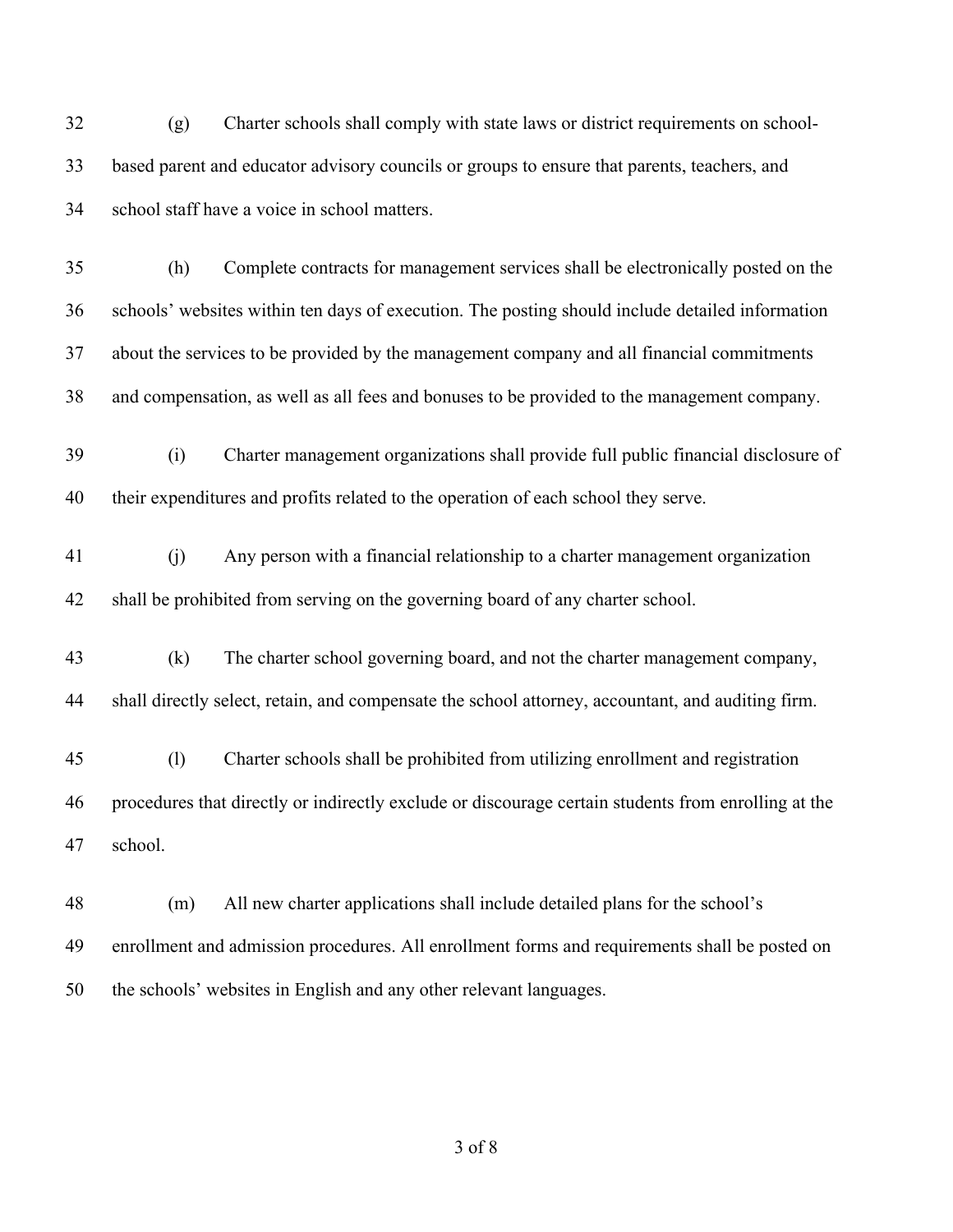(n) The department shall monitor charter school enrollment and retention practices through uniform and consistent data requirements to ensure that charter schools are enrolling a proportionate share of students across subgroups.

 (o) An independent ombudsman office shall be created within the department to allow parents to challenge or appeal enrollment, student classification, or withdrawal decisions by the charter school. The ombudsman's office shall have the authority to take action against any charter school found to be in violation of a law or regulation.

 (p) The department shall establish a charter student identification system that allows the department to track charter student mobility during the course of the school year.

 (q) Each charter school shall provide documentation and reporting of student attrition throughout the school year, including date of leaving, reason for leaving, and where the student is now attending school. Reports shall also include all disciplinary actions, including both in- and out-of-school suspensions and referrals to law enforcement, and voluntary and involuntary exits, disaggregated by race or ethnicity, gender, age, grade level, free or reduced meal status, disability status, and English proficiency status.

 (r) Before any student withdraws from a charter school, the student, his or her parent or guardian, and school personnel shall sign a document stating that the student is withdrawing voluntarily and that charter school personnel have not prohibited, discouraged, or attempted to discourage the student from continued enrollment in the charter school.

 (s) Per pupil funding, provided to schools based on their enrollment, shall be adjusted throughout the school year to accommodate changes in enrollment due to mobility.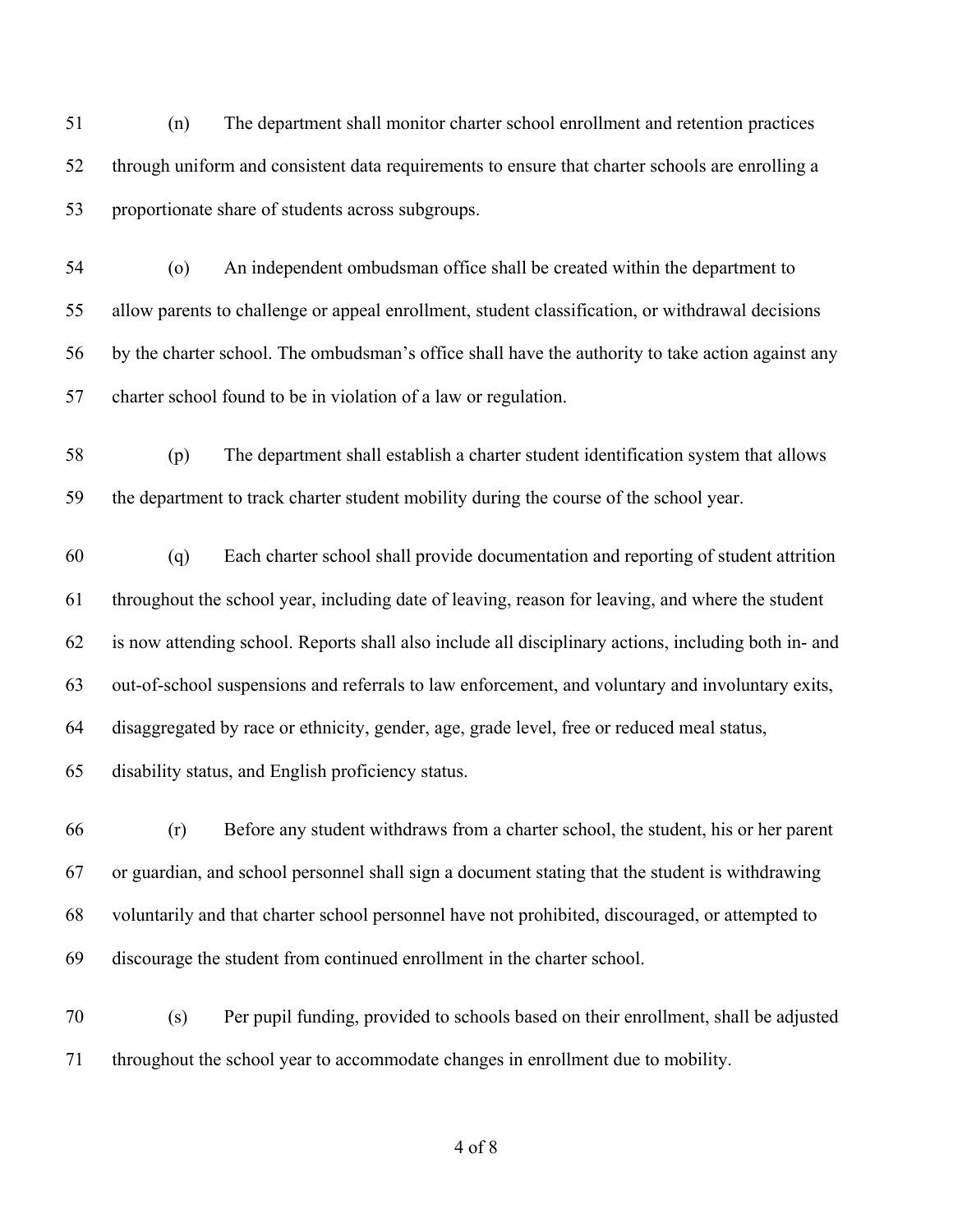(t) Every charter school shall make its school discipline policy publicly available on the school's website, so that parents can thoroughly review the policy before enrolling their child. All charter discipline policies should include explicit provisions regarding due process for students, including the right to a hearing before long-term removal, suspension, expulsion, disciplinary or safety transfers, or alternative school placements, as well as parental appeals and notification rights.

 (u) Charter schools shall report annually on all disciplinary actions and withdrawals from the school, including the reason for the student's departure, suspension, or other action and the statement that documentation of due process rights was available. These data shall be disaggregated by race and ethnicity, gender, age, grade level, free and reduced meal status, disability status, and English proficiency status.

 (v) The board shall establish standards for charter school disciplinary codes, expressly identifying and defining inappropriate strategies and barring their use and shall ensure that individual charter school discipline policies and practices are promulgated and implemented 86 to avoid discriminatory and/or disproportionate punishments of students based on race, gender, or other characteristics and are consistent with federal school discipline laws and guidance.

(w) The board shall establish minimum qualifications for charter school treasurers.

 (x) Legal services, accounting and financial auditing services provided to a charter school shall be independent of any education management company employed by the governing board of the charter school.

 (y) Charter school financial documents shall be made available to the public annually on the websites of the school, the department, and any management company. These documents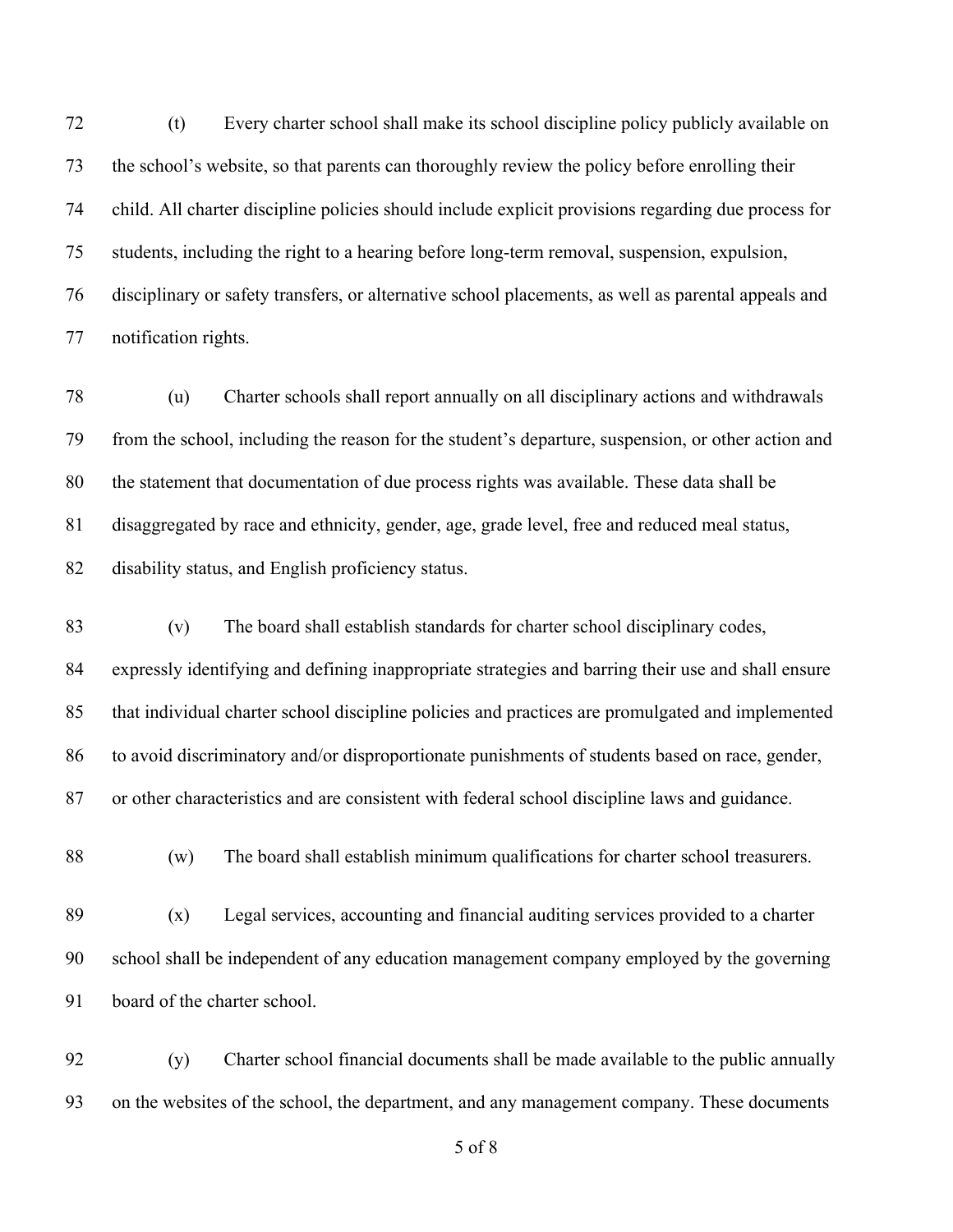should include a comprehensive statement of revenues, financial and in-kind donations, state and local funding, New Market Tax Credits, bond issuances, and any and all additional funds or debt service connected to the operation of the school and/or network of schools. (z) Charter schools shall report on administrative expenses and publish reports on expenses incurred for student recruitment and marketing. (aa)Charter schools shall document and publicly disclose the owners of any non-public property used to house a charter school, along with documentation of the amount of rent being paid for the facility, to whom payments are being made and verification that there are no conflicts of interest between the school and the holder of the property. (bb)All vendor or service contracts over \$25,000 at any charter school should be available as public information on the department's website. (cc)Governing charter school board members, administrators, parents, students, educators, school staff, and community members shall be protected from retaliation for whistleblowing. (dd)The board shall promulgate regulations for implementation and enforcement of this section. SECTION 2. (a) The Department of Elementary and Secondary Education (hereinafter, the Department) shall gather all charter school waitlist information required by law, including student addresses, telephone numbers, and birthdates, in order to develop and maintain accurate consolidated waitlists. If the Department determines that privacy/child protection considerations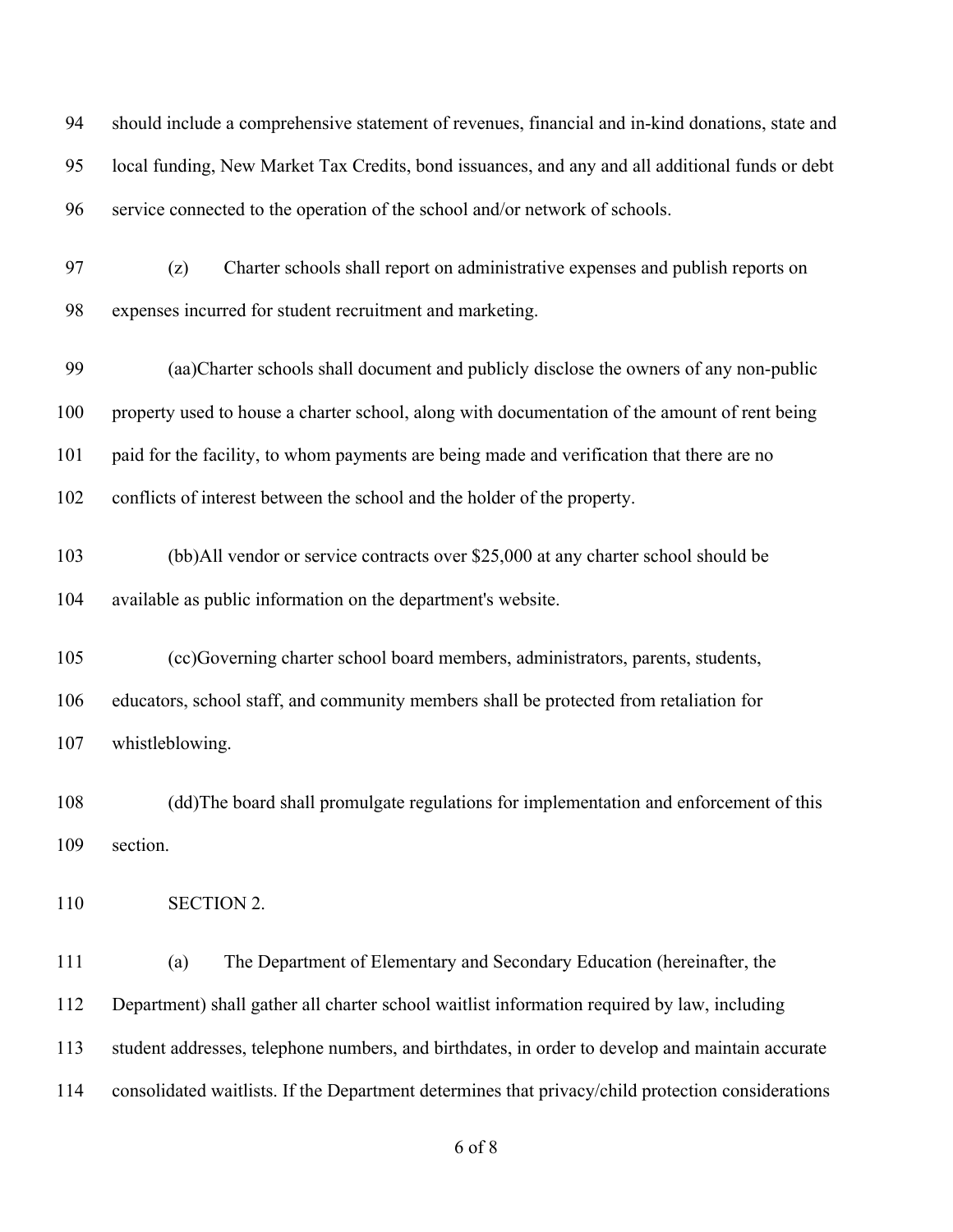warrant special security measures to protect statutorily mandated information, it shall enhance its data privacy protection measures.

 (b) The Department shall take the measures necessary to ensure that charter schools notify it within 30 days when vacancies are filled and that it uses this information to update its waitlists.

 (c) The Department and the Board of Elementary and Secondary Education (hereinafter, the Board) shall modify the recently amended 603 Code of Massachusetts Regulations 1.05 to fully prohibit the use of rolling waitlists and require that each student reconfirm prior applications to maintain a spot on the waitlist.

 (d) The Department shall develop options for more efficient and accurate waitlist processing, which may include the use of a single consolidated waitlist at the Department with a standardized software system developed and distributed by the Department for use in processing online applications for families wishing to enroll a child in a charter school.

 (e) The Department shall routinely conduct verification of charter school waitlist information.

 (f) In collaboration with charter and district schools, the Department shall establish detailed guidance regarding standards and expectations for the development, dissemination, and replication of innovative programs and best practices.

 (g) During the charter renewal process, the Department shall ensure that charter schools meet all the requirements for the development of innovative programs and best practices